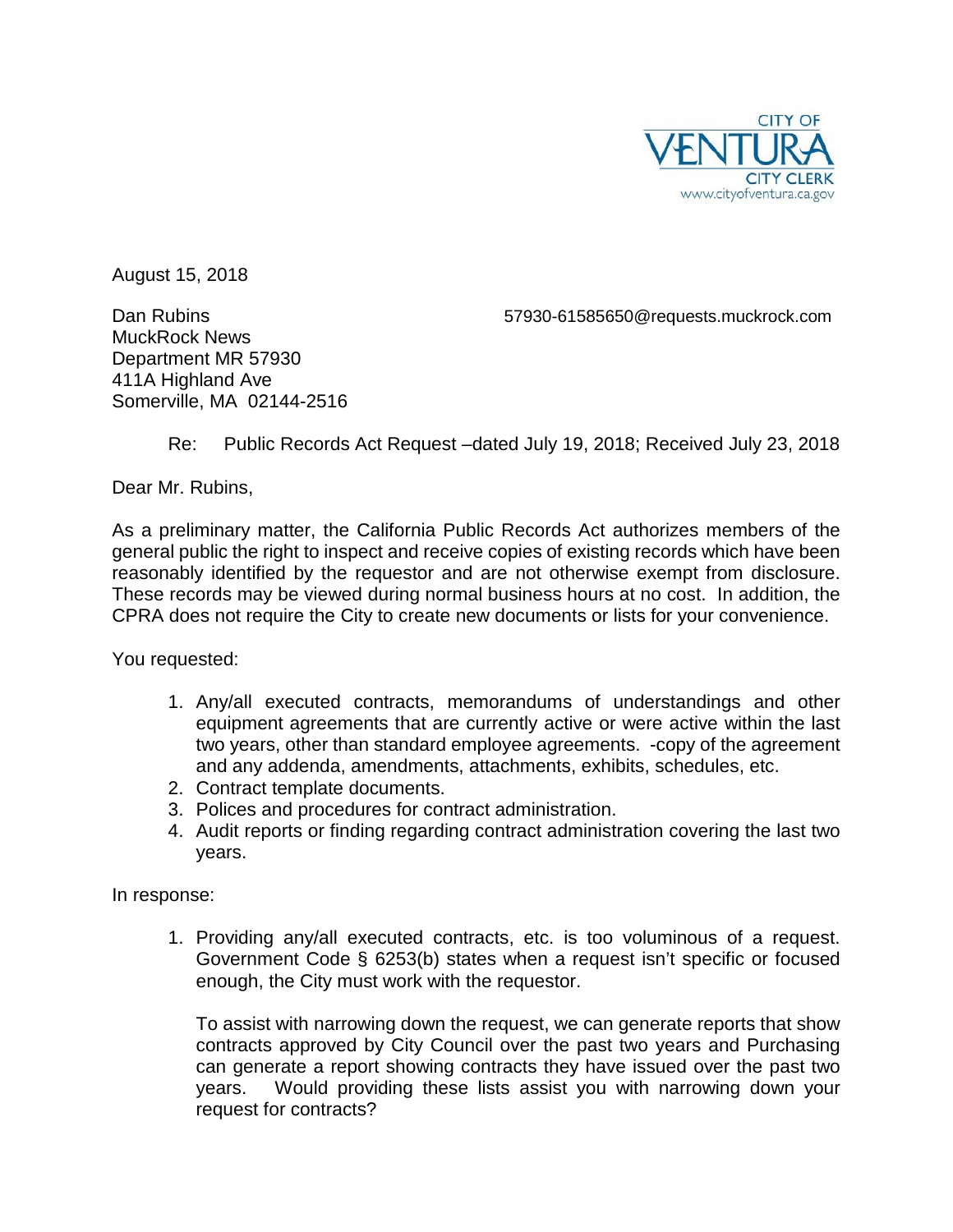Dan Rubins 57930-61585650@requests.muckrock.com MuckRock News Page 2 August 15, 2018

2. Contract template documents:

Simple Service Agreement (for order under \$5,000) – 8 pages Demonstration Agreement – 1 page Professional Services Agreement – 19 pages

3. Polices and Procedures: You can view the policies and procedures online through our Municipal Code host, at no charge: **[https://library.municode.com/ca/san\\_buenaventura](https://library.municode.com/ca/san_buenaventura)**

You can conduct your own search to simply browse the table of contents for our Administrative Polices, Municipal Code book and City Charter.

I ran a simple search and discovered the following pertain to contracts.

# **Administrative Policies and Procedures pertaining to contracts:**

### **8.2 – Professional Service Contracts**

[https://library.municode.com/ca/san\\_buenaventura/codes/administrative\\_polic](https://library.municode.com/ca/san_buenaventura/codes/administrative_policies?nodeId=CISABUCAADPOPRMA_NO._8.2PRSECO) [ies?nodeId=CISABUCAADPOPRMA\\_NO.\\_8.2PRSECO](https://library.municode.com/ca/san_buenaventura/codes/administrative_policies?nodeId=CISABUCAADPOPRMA_NO._8.2PRSECO)

### **14.71 – Financial Policies Overview**

[https://library.municode.com/ca/san\\_buenaventura/codes/administrative\\_polic](https://library.municode.com/ca/san_buenaventura/codes/administrative_policies?nodeId=CISABUCAADPOPRMA_NO._14.7FIPOOV) [ies?nodeId=CISABUCAADPOPRMA\\_NO.\\_14.7FIPOOV](https://library.municode.com/ca/san_buenaventura/codes/administrative_policies?nodeId=CISABUCAADPOPRMA_NO._14.7FIPOOV)

# **18.6 – Standard Insurance Requirements for Professional Service Agreements**

[https://library.municode.com/ca/san\\_buenaventura/codes/administrative\\_polic](https://library.municode.com/ca/san_buenaventura/codes/administrative_policies?nodeId=CISABUCAADPOPRMA_NO._18.6STINREPRSEAG) [ies?nodeId=CISABUCAADPOPRMA\\_NO.\\_18.6STINREPRSEAG](https://library.municode.com/ca/san_buenaventura/codes/administrative_policies?nodeId=CISABUCAADPOPRMA_NO._18.6STINREPRSEAG)

# **34.1 – Contract Change Orders**

[https://library.municode.com/ca/san\\_buenaventura/codes/administrative\\_polic](https://library.municode.com/ca/san_buenaventura/codes/administrative_policies?nodeId=CISABUCAADPOPRMA_NO._34.1COCHOR) [ies?nodeId=CISABUCAADPOPRMA\\_NO.\\_34.1COCHOR](https://library.municode.com/ca/san_buenaventura/codes/administrative_policies?nodeId=CISABUCAADPOPRMA_NO._34.1COCHOR)

### **34.2 – Pre-Qualifications of Contractors Seeking to Bid on Public Works Projects**

[https://library.municode.com/ca/san\\_buenaventura/codes/administrative\\_polic](https://library.municode.com/ca/san_buenaventura/codes/administrative_policies?nodeId=CISABUCAADPOPRMA_NO._34.2PALCOSEBIPUWOPR) [ies?nodeId=CISABUCAADPOPRMA\\_NO.\\_34.2PALCOSEBIPUWOPR](https://library.municode.com/ca/san_buenaventura/codes/administrative_policies?nodeId=CISABUCAADPOPRMA_NO._34.2PALCOSEBIPUWOPR)

**San Buenaventura (Ventura) Municipal Code pertaining to contracts**:

**Chapter 4.600 – Purchasing, Contracts and Public Works** [https://library.municode.com/ca/san\\_buenaventura/codes/code\\_of\\_ordinance](https://library.municode.com/ca/san_buenaventura/codes/code_of_ordinances?nodeId=DIV4REFI_CH4.600PUCOPUWO) [s?nodeId=DIV4REFI\\_CH4.600PUCOPUWO](https://library.municode.com/ca/san_buenaventura/codes/code_of_ordinances?nodeId=DIV4REFI_CH4.600PUCOPUWO)